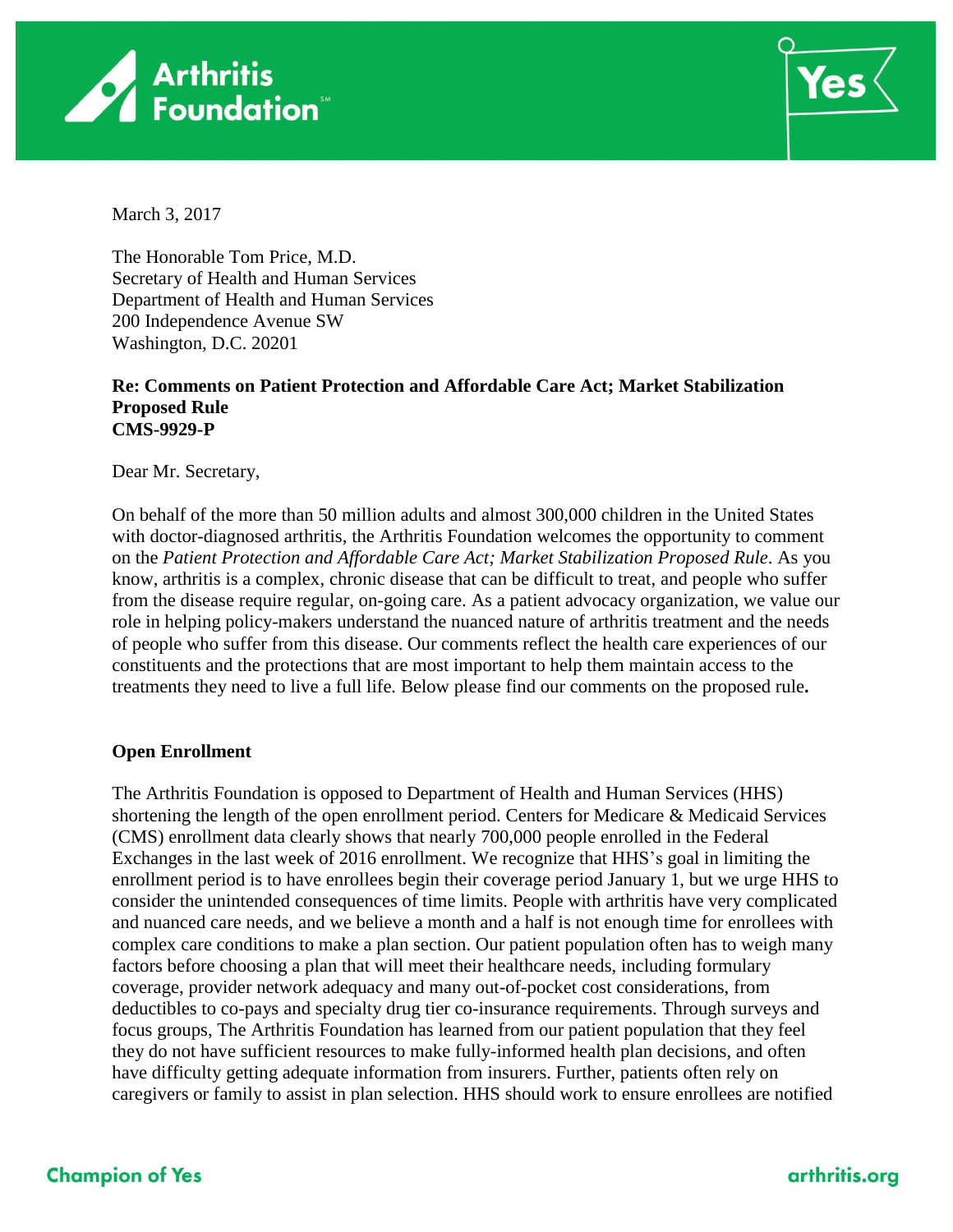



in timely manner, with clear language of any changes in the marketplace. We ask that HHS maintain the current open enrollment period for the 2018 plan year to allow sufficient time to plan and implement any changes in future years. If the open enrollment period is reduced, we urge HHS to provide patients with personalized resources like Navigators and on-line tools to make well-informed health plan decisions. Further, HHS should work with stakeholders like patient organizations on how to best communicate open enrollment information to patients.

To ensure enrollees can make the best health plan decisions, the Arthritis Foundation urges HHS to ensure tools for consumers are transparent, user-friendly, up to date and available to both current and prospective enrollees. On-line tools like cost calculators should be available to allow enrollees to accurately calculate their anticipated out-of-pocket costs, including premiums, copays, co-insurance and deductibles. With the growing trend of high deductible plans, we urge HHS to make clear which benefits are available to consumers without having to meet the plan deductible. Requiring the information to be available in a machine-readable format will also help enrollees, and we encourage HHS to explore alternative methods for providing plan information to people without internet access.

#### **Guaranteed Availability**

Under the proposed rule, an insurer would not violate the federal guaranteed availability requirement if it attributes payments from a consumer or employer re-enrolling with the insurer to outstanding debt for coverage in the individual or group market during the previous 12 months. We understand HHS has concerns about individuals taking advantage of the current interpretation of guaranteed availability; however, we urge a reasonable payment plan and hardship exemption.

HHS requests comments on whether insurers should be allowed to adopt a policy of accepting partial payment and whether insurers that adopted a debt payment requirement should have to give notice regarding their policy. The Arthritis Foundation urges HHS to require insurers to provide reasonable notice regarding any policy changes, so as not to disrupt a stable patient's care.

#### **Special Enrollment Periods**

HHS proposes many changes to the special enrollment periods. We are concerned that allowing only 30 days to provide enrollment verification documentation is not enough time, especially for enrollees who live in rural areas and have no or limited access to technology. We ask that HHS allow reasonable time to provide enrollment verification documentation. We are also concerned that any extra paperwork burdens or fragmentation in the verification process could discourage people from enrolling. The Arthritis Foundation believes HHS should pilot test the proposed changes to the special enrollment periods before fully implementing them. Further, people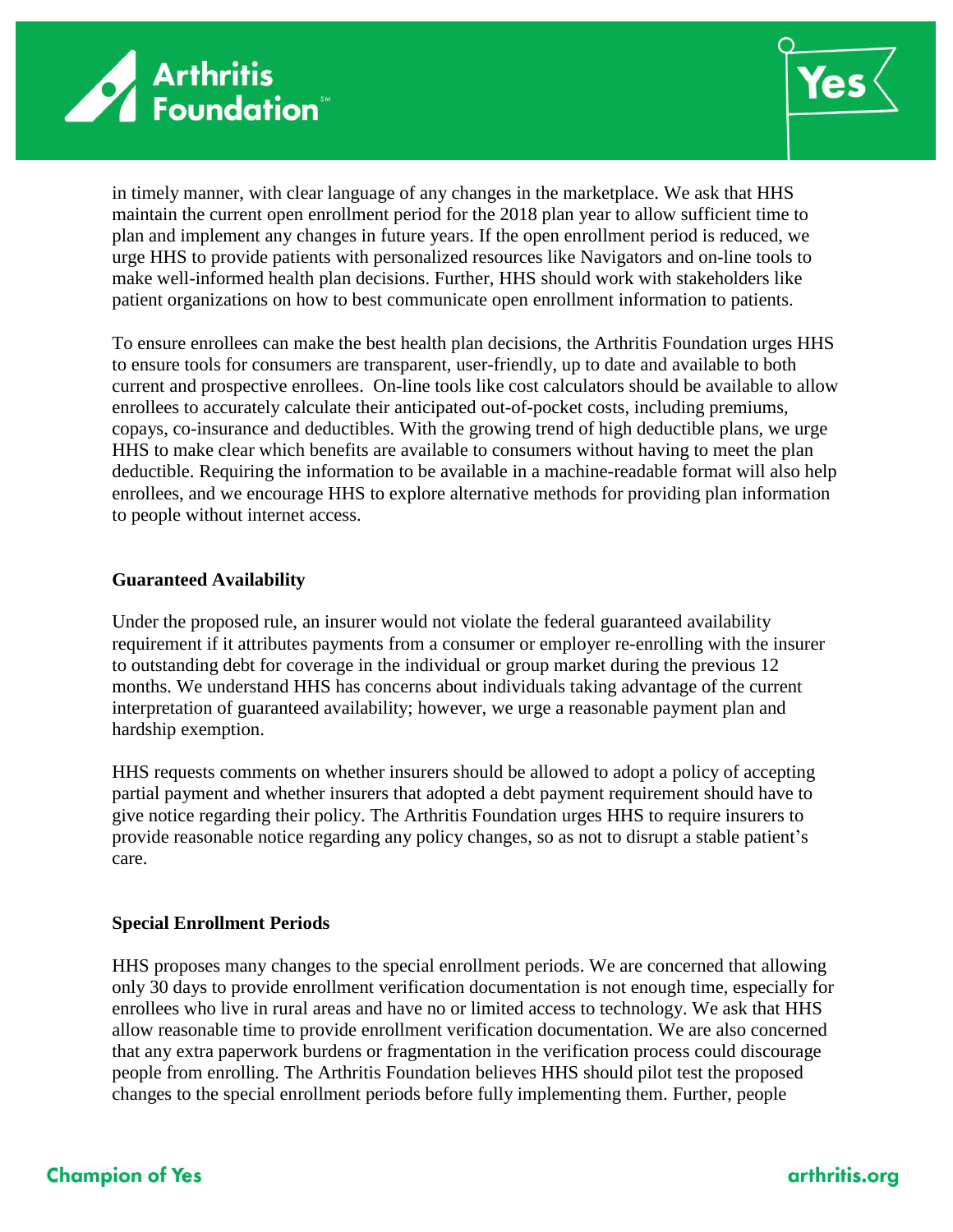



should have access to personal support resources such as Navigators for special enrollment periods. A 2017 study found that nearly a third of California Exchange enrollees made suboptimal plan choices, missing out on financial assistance opportunities<sup>i</sup>. To improve the affordability of enrollees' health insurance and create overall health savings within the Exchanges, HHS should support the use of Navigators to steer enrollees away from making suboptimal plan choices.

Under the proposed rule, an enrollee would have to add a new dependent to their Qualified Health Plan (QHP), or, if that is not possible, to another QHP in the same metal level (or in an adjacent metal level, if no QHP in the same metal level is available). We encourage HHS to closely consider enrollee health status for plans and the costs for families. If a bronze plan level enrollee adds a new dependent that has complex care needs, a bronze level plan may not fit the needs of that dependent. We believe enrollees should have a choice of any plan level to adequately fit their complex care needs.

HHS proposes to significantly limit the use of the exceptional circumstances provision. The proposed rule states exceptional circumstances will have to be "truly exceptional" and verified by supporting documentation where practicable. We seek clarity on the definition of "truly exceptional" and request that HHS provide further guidance on when the more rigorous test applies before implementing such practices.

If an enrollee is denied coverage during a special enrollment period, we seek clarity on the appeals process. HHS should include a provision to streamline the appeals process. We believe a transparent, time limited, streamlined and simple appeals process is critical to ensuring enrollees know what options they have to appeal and are given the tools to act. We believe written disclosures of an adverse coverage decision or denial should be required, stating the specific reason for the adverse determination, the period of time permitted to make an appeal, the form of the appeal (e.g. written or web based electronic) and the location where the appeal must be submitted (e.g. street address or URL).

### **Continuous Coverage**

HHS proposes to change the individual mandate to a continuous coverage provision. We are concerned that patients could get "sicker" while waiting for coverage if a 90-day rule is implemented. As HHS works to finalize this provision, our main priority is that patients do not experience a lapse in coverage. With regard to the Medicare eligible population, we suggest HHS utilize resources such as Navigators, brokers and the state departments for the elderly to help patients transition into Medicare. We also encourage HHS to consider incentives for people who do keep continuous coverage.

### **Champion of Yes**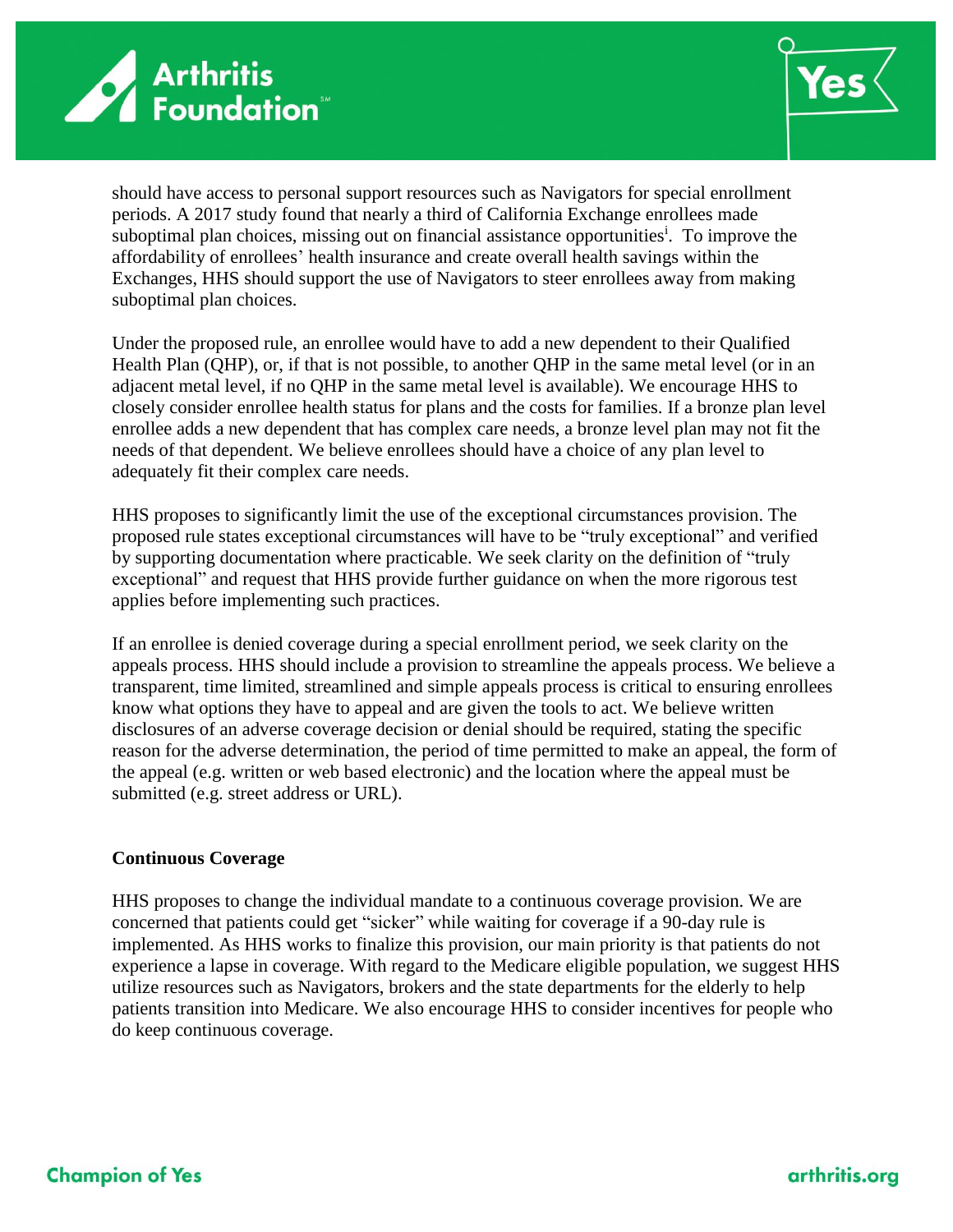



### **Actuarial Value**

With the proposed changes to actuarial value (AV), HHS estimates it could lower premiums by 1 to 2 percent. Though we are encouraged to see HHS working to reduce premiums, we are concerned that overall cost-sharing could increase for patients. While insurers may offer lower premiums, we believe patient cost-sharing responsibility could increase in other areas to off-set the premium reductions. Further, if enrollees qualify for any premium tax credits, they may have to choose between paying more for premiums or for other forms of cost-sharing. We are concerned that patients could have difficulty making this decision without personalized support. High costs put patients' access to life changing treatments at risk. Recent studies show that the higher the out-of-pocket costs, the less likely patients are to take their medications on time, if at all<sup>ii</sup>. We also believe that implementing the proposed changes in 2019 would be too soon to make AV changes and construct adequate plan designs.

We believe there are currently inadequate patient protections against discrimination in the Marketplace. In particular, people with arthritis can experience a range of discriminatory practices, including high specialty tier co-insurance, inappropriate tiering of drugs and inappropriate use of utilization management techniques. A 2016 study found that insurers design their Exchange formularies to deter enrollment of unprofitable high cost individuals. When the researchers analyzed insurer marketing patterns, they found an Exchange consumer choosing a drug in the top 10% of unprofitable drugs (by the ratio measure) would face a restrictive tier 76% of the time, while a consumer with employer-sponsored insurance (ESI) would face a restrictive tier 45% of the time<sup>iii</sup>. The Arthritis Foundation is concerned because drugs like immunosuppressants and biologic response modifiers, potentially costing in excess of \$4,000 per month, are deemed unprofitable classes. The out-of-pocket costs associated with even a 20% coinsurance would routinely push such patients to their annual out-of-pocket maximum within the first few months of the plan year. We urge HHS to work with the states and other federal departments to issue clear guidance on discriminatory benefit design to provide needed protections to these enrollees.

Utilization management techniques are on the rise, from 27 percent in 2005 to 73 percent in 2013<sup>iv</sup>. According to a 2016 survey of Arthritis Foundation Advocates, 45% of respondents had to go through a step therapy protocol for their prescription drug, with 33% of those Advocates having to try three or more medications before getting the one initially prescribed by their provider<sup>v</sup>. Arthritis is a chronic condition, and therefore people who suffer from the disease have chronic health needs. When patients receive the right treatment at the right time, as determined by their physician, there are reduced complications, fewer follow up visits and potentially greater savings to the healthcare system $\mathrm{v}^{\mathrm{i}}$ .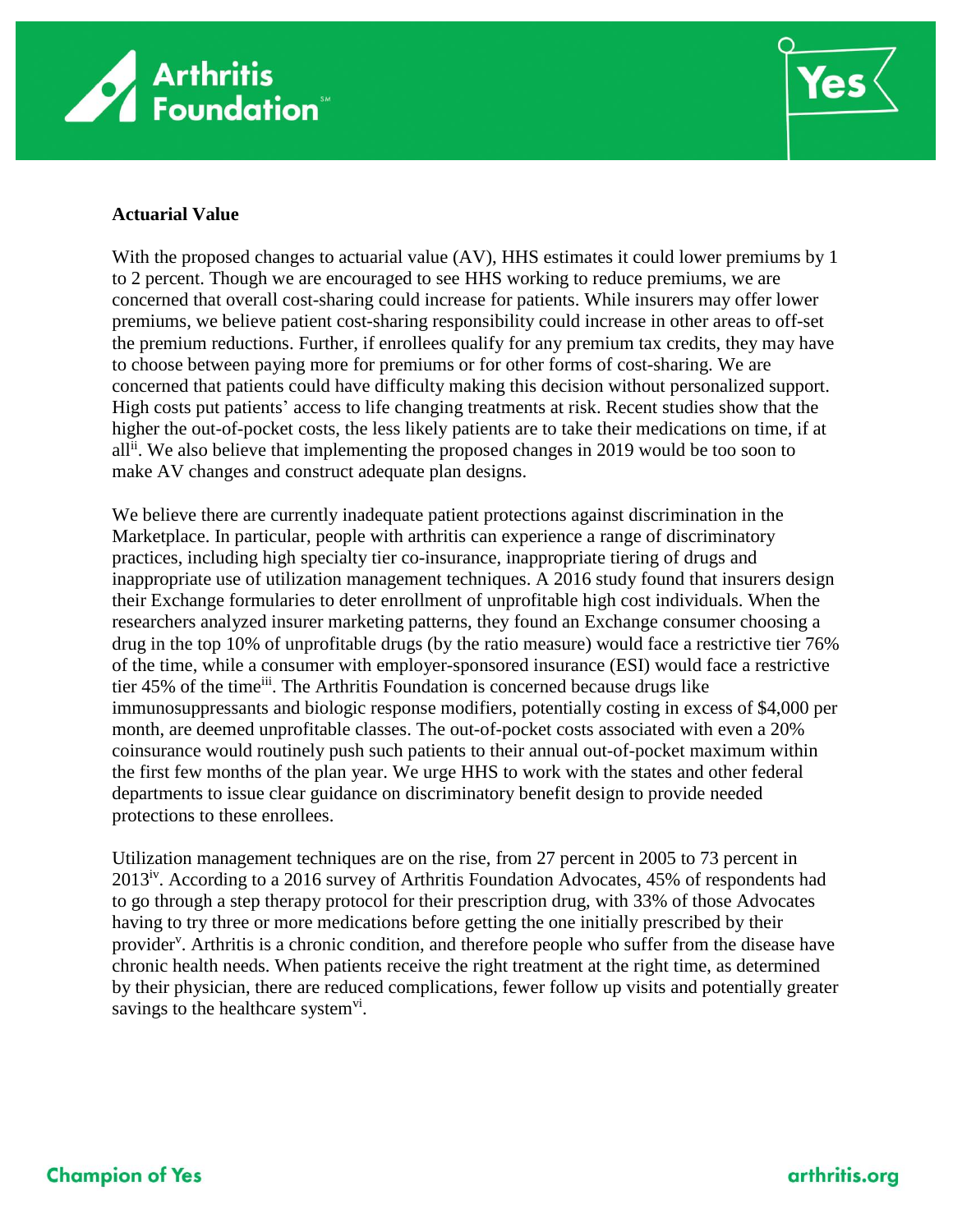



### **Network Adequacy**

The Arthritis Foundation supports HHS efforts to align with the National Association of Insurance Commissioner's (NAIC) Model Act. We believe the Model Act moves the network adequacy accreditation process in the right direction, but we urge HHS to provide states with the resources needed to adequately ensure plans are in compliance with network adequacy standards. To our knowledge, no states have adopted the NAIC Model Act as of yet, so there is a continued need for state and federal oversight. Further, we caution against relying solely on issuers accreditation in the absence of state accreditation and believe issuer accreditation is not a substitute for federal oversight. We seek clarity on how accreditation agencies will resolve consumer grievances and how they will take action against an insurer with an inadequate network, other than to refuse accreditation.

Further, while we support many aspects of the Model Act, we believe more quantitative standards are necessary to measure network adequacy. Network adequacy is of huge importance to people with arthritis, as this is a population that requires regular, on-going access to both primary and specialty care. We support information such as wait times and whether a provider is accepting new patients being included as criteria to evaluate network breadth. As HHS determines the specific network adequacy criteria issuers will have to meet, the AF recommends that at a minimum:

- Plans must ensure access to care in a way that does not negatively impact an enrollee's health.
- Plans must ensure a sufficient number of geographically accessible health care providers for the number of enrollees in a given region.
- Plans must ensure a minimum level of access to care based on clinical appropriateness, the nature of the specialty, and the urgency of care.
- Plans must ensure a network that includes sufficient health care providers in each area of specialty practice to meet the needs of the enrollee population.
- An insurance plan that is unable to provide sufficient access to required provider's must ensure that an enrollee may obtain a covered benefit at no greater cost to the person than if the benefit were obtained from participating providers.
- Plans must ensure the ability to select specialty practice health care providers within a reasonable travel time and distance – taking into account the conditions for provider access in rural areas.
- Plans must ensure a sufficient range of services.
- Plans must not exclude any type of health care provider as a class.

### **Essential Community Providers**

HHS proposes that for 2018, it would require plans to include only 20 percent of Essential Community Providers (ECPs) within their network, rather than the 30 percent that is currently

# **Champion of Yes**